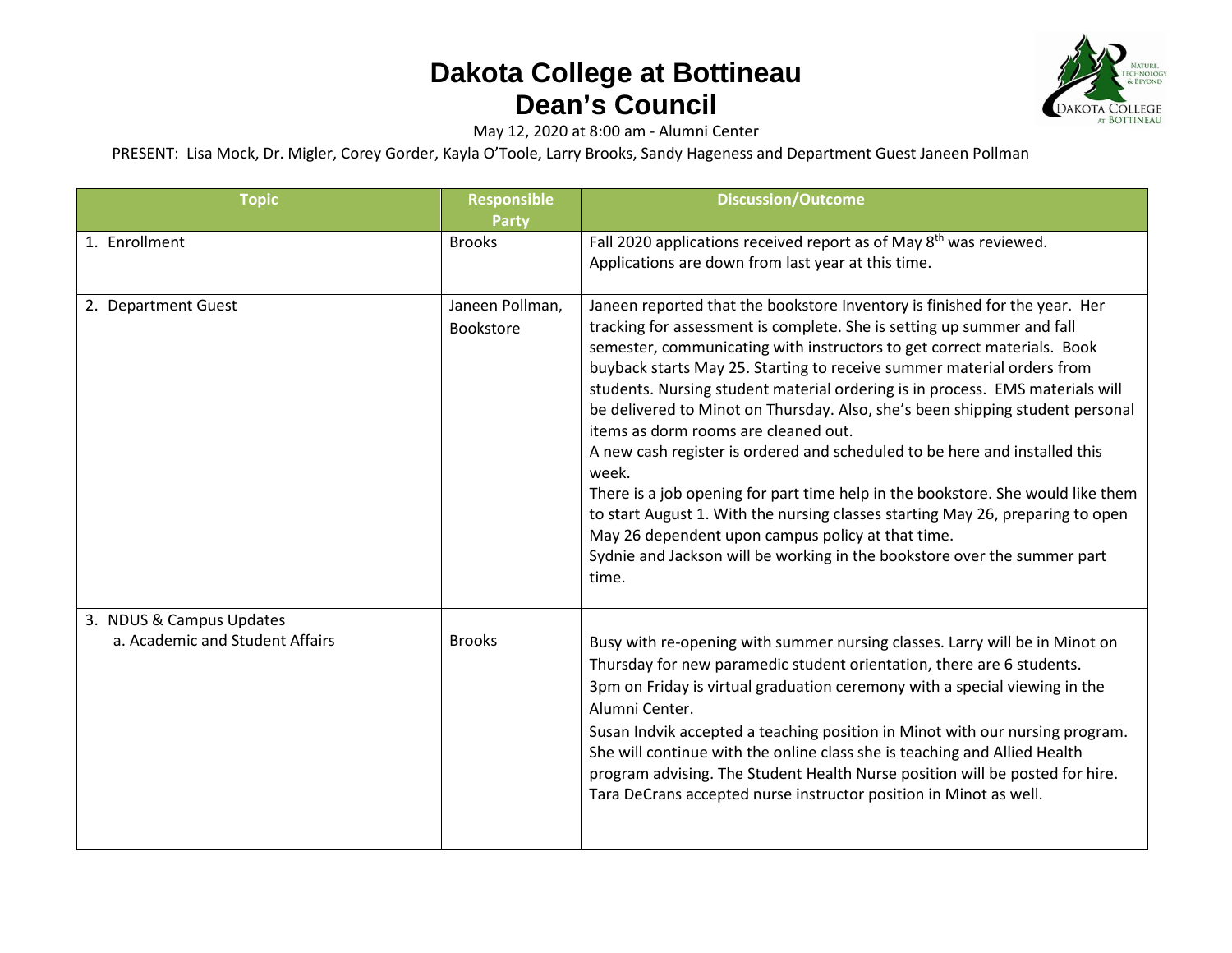

| b. Administrative Affairs / Business Affairs                               | Mock    | Lisa is working on Cares Act funding, she applied for additional institutional<br>funding for a total of \$500,000. She has seen \$117,000 deposited so far which<br>goes to the students. Checks will be cut on Wednesday for the students, those<br>that qualify will each receive \$500. There will be \$37,000 distributed which<br>leaves about \$80,000 left to be released at a later date. Students need to be<br>registered to receive funding. The institutional share is up to \$380,000. An<br>application has been submitted, but nothing funded at this point. The State<br>has \$1.2 Billion in funding available that we will apply for though the NDUS.<br>Lisa is balancing the HR module with the finance module. This needs to be<br>balanced before budgets can be uploaded.<br>Architect interviews will be held on Monday, May 18 <sup>th</sup> with four firms.<br>Internal system audit will be due within the next two weeks.                                                                                                                        |
|----------------------------------------------------------------------------|---------|--------------------------------------------------------------------------------------------------------------------------------------------------------------------------------------------------------------------------------------------------------------------------------------------------------------------------------------------------------------------------------------------------------------------------------------------------------------------------------------------------------------------------------------------------------------------------------------------------------------------------------------------------------------------------------------------------------------------------------------------------------------------------------------------------------------------------------------------------------------------------------------------------------------------------------------------------------------------------------------------------------------------------------------------------------------------------------|
| d. Distance Education Council/Distance<br>Ed and Academic Support Services | O'Toole | Kayla has a distance ed directors meeting this afternoon.<br>She will be implementing Ally which is an accessibility software in Blackboard.<br>She would like to have this ready for fall academic session.<br>Kayla is hosting a virtual online registration session Wednesday evening.<br>Online seat time forms are due from faculty on the 13 <sup>th</sup> .<br>Working on process to evaluate online courses with involving peers and<br>department directors for quality assurance.<br>Dual credit has lost Kindred High School, this is about 20-30 students. They<br>will be using VCSU due to its proximity and they have instructors that co-teach<br>between the high school and college.<br>With JC leaving, Stacey will pick up LEAP advising duties temporarily.<br>We have about 40 students that need to take the Accuplacer tests. Terri H will<br>help with testing along with a couple of students this summer. Also, Minot has<br>their testing center open.<br>Kayla's assessment report will be submitted on Friday and UND class starts on<br>Monday. |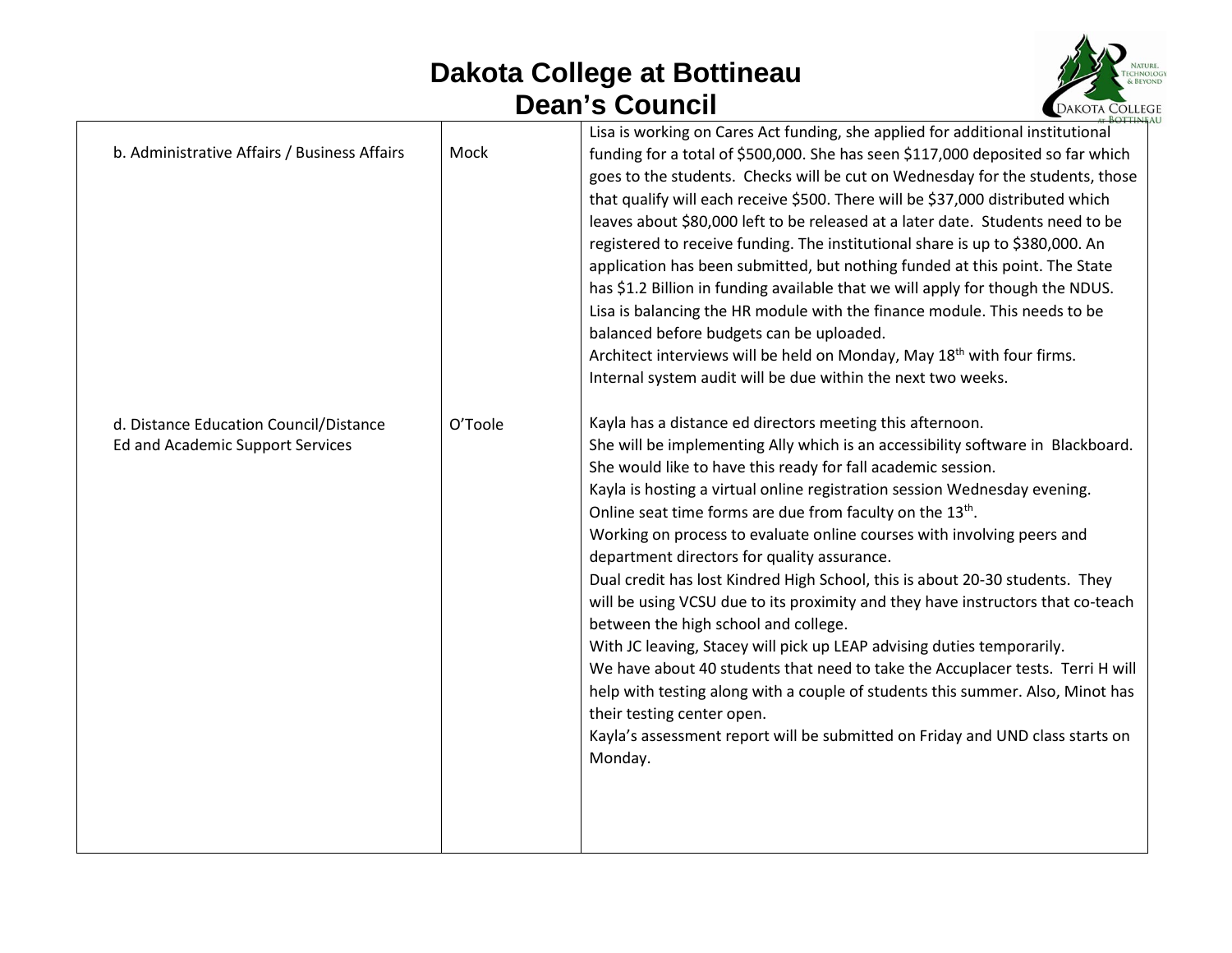

| Hageness | Adding additional online keyword search promotions. PTK project has                                                                                                                                                                                                                                                                                                                                                                                                                                                                                                                                                                                                                                                                                                                                                            |
|----------|--------------------------------------------------------------------------------------------------------------------------------------------------------------------------------------------------------------------------------------------------------------------------------------------------------------------------------------------------------------------------------------------------------------------------------------------------------------------------------------------------------------------------------------------------------------------------------------------------------------------------------------------------------------------------------------------------------------------------------------------------------------------------------------------------------------------------------|
|          | generated \$500 so far within the community. There has been good publicity<br>on this project along with the virtual graduation ceremony. Working on an IT,<br>DCB in Minot student story.<br>Gathering information for the fall in-service so a schedule may be put in place.                                                                                                                                                                                                                                                                                                                                                                                                                                                                                                                                                 |
| Gorder   | NJCAA announced face-to-face recruitment may begin May 15 <sup>th</sup> . This will<br>allow us to start campus tours as scheduled, May 18th.<br>The gym will be closed until after Memorial Day so the floor may cure after<br>renovation.                                                                                                                                                                                                                                                                                                                                                                                                                                                                                                                                                                                    |
| Migler   | Dr. Migler continues to work with CTE in Minot project. It is moving along,<br>money is obligated. The money can't be used to purchase the property.<br>We are down to 5 students in the dorm.<br>Will need to make decisions on when to re-open for office personnel.<br>Tentatively may be the first part of June.<br>Reminder to complete performance appraisals by May 29 <sup>th</sup> . Will need to make<br>decisions on salary increase for next year. Contract review will begin this week<br>with HR and the business office. Increases will be loaded when they upload<br>the budget.                                                                                                                                                                                                                               |
| Migler   | There will be re-opening committees set up for academics, physical plant,<br>athletics, IT, support services, student services, business office, distance ed,<br>food services and housing. They will meet to determine what processes or<br>measures will we need to put in place to re-open this fall. The committees will<br>determine what strategies and changes will need to be made, best practices,<br>classroom set-up, service access, etc. Each committee will have a<br>representative provide an update every other week to a college-wide group to<br>keep communications in place.<br>Summer hours - It was determined to allow departments to allow staff to<br>adjust summer hours provided their services are available between 8am-4pm<br>M-F with minimum staff. This may start as early as next week. All |
|          |                                                                                                                                                                                                                                                                                                                                                                                                                                                                                                                                                                                                                                                                                                                                                                                                                                |